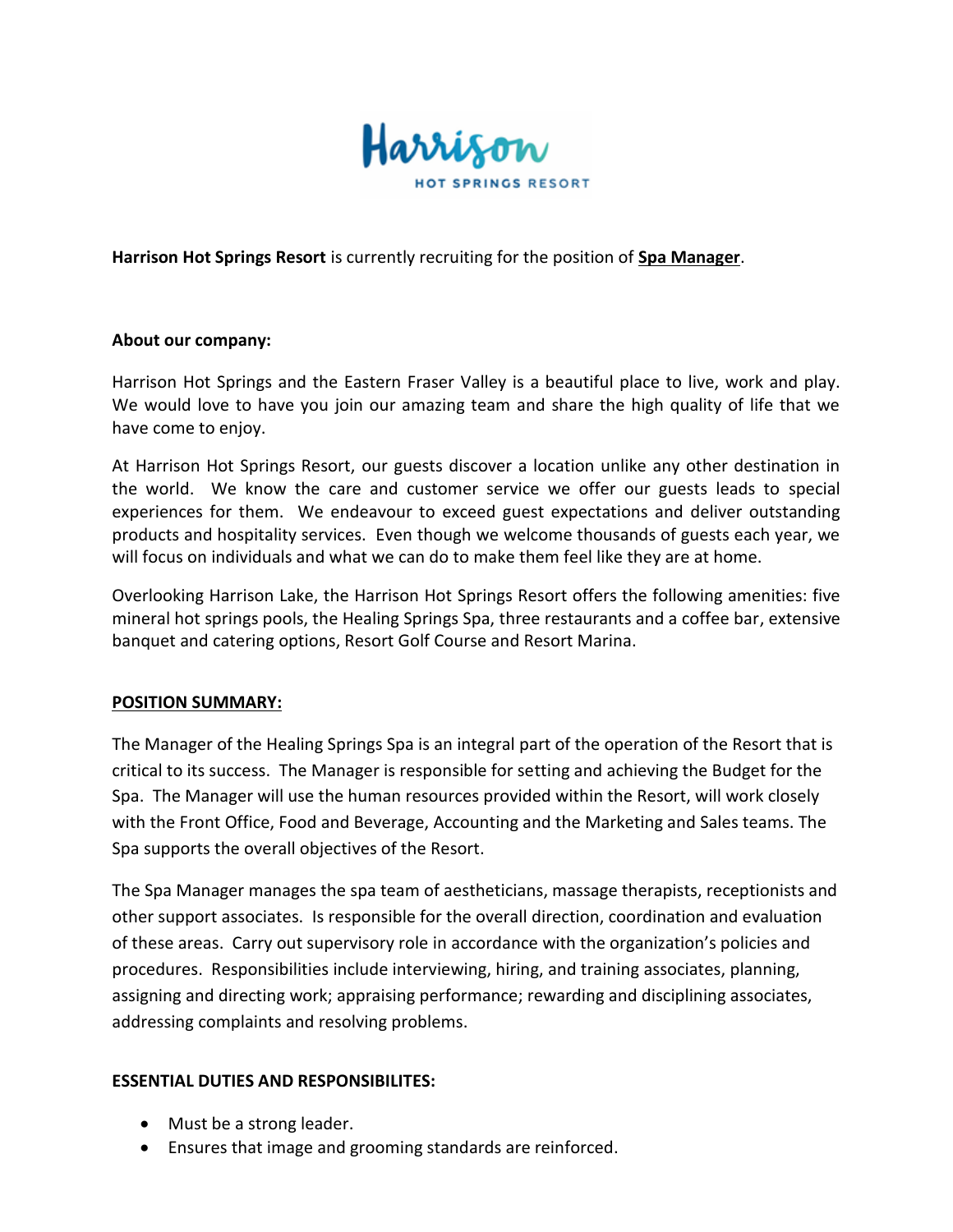- Updates and supervises the spa personnel on established house rules and procedures.
- Ensures that treatment and retail prices are updated in the computer system.
- Reviews the spa revenue report and monitors retail sales using spa computer programs.
- Trains staff to up-sell in order to maximize treatment room utilization and revenue.
- Trains staff to use the Property Management System Powered by Jane Software.
- Orders supplies for professional use and monitors their use.
- Orders retail supplies and monitor the stock and availability.
- Inventories spa retail and professional products at the end of each fiscal month.
- Monitors cleanliness of the spa and pool areas.
- Provides support with administrative and financial duties.
- Ensures that through established procedures, guests are consistently treated with superior customer service.
- Ensures that guest requests are followed up.
- Resolves all guest problems and complaints and reports them to the General Manager.
- Schedules spa receptionists and estheticians according to business volumes in order to maximize service and efficiency of labour costs.
- Prepares reports, statistics, etc.
- Manages Spa Receptionists, Estheticians, and Spa Contractors.
- Strong leadership skills.
- Proven experience in financial planning and interpreting financial statements.
- Some stress resulting from daily guest interactions (internal and external), budgetary, and time constraints.
- Proven ability to work as both a team member and a team leader.
- Complete all requested additional job related duties which may be assigned.

## **EDUCATION, EXPERIENCE AND SKILLS REQURIED:**

- Spa Management Courses from a recognized institution.
- Minimum of three years of supervisory experience in a busy Spa environment.
- Esthetics and/or Massage therapy certification is an asset.
- Previous experience in a resort environment preferred.
- Strong understanding of the industry environment and culture.
- Serving it Right certification.
- Occupational First Aid Level III would be an asset.
- Strong background in management.
- Highly motivated and self-directed.
- Extensive customer service, communication, organization and analytical experience.
- Professional attitude and demeanor.
- Ability to present information to groups of guests, associates, managers and suppliers.
- Proven ability to interpret a variety of instructions presented in oral, written, or schedule form.
- Exceptional listening, problem analysis, and problem solving skills.
- Maintain the utmost confidentiality with discretion.
- Strong multi-tasking skills.
- Ability to prioritize and delegate a necessary.
- Previous proven experience with forecast and budgeting.